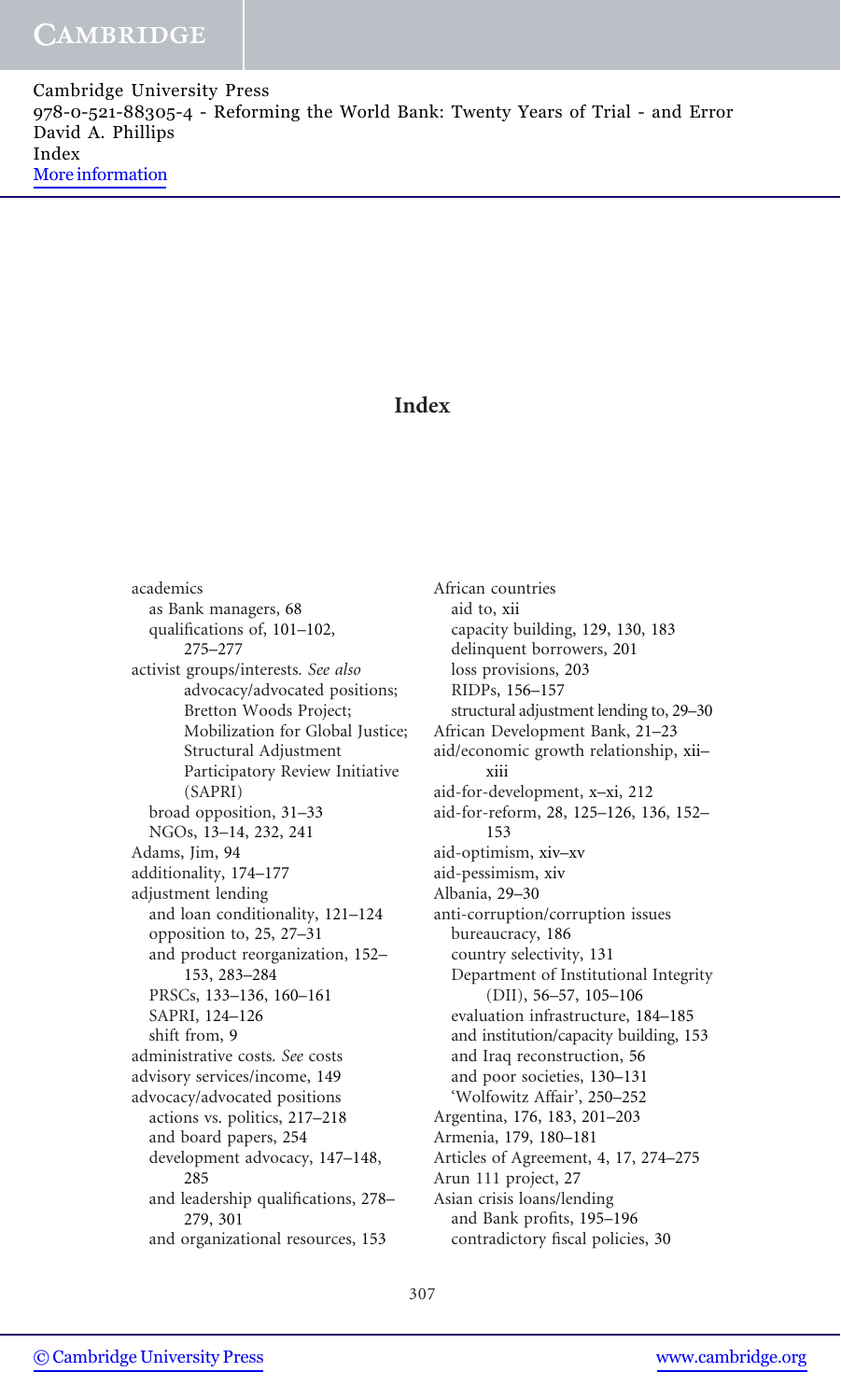Cambridge University Press 978-0-521-88305-4 - Reforming the World Bank: Twenty Years of Trial - and Error David A. Phillips Index [More information](http://www.cambridge.org/9780521883054)

## Asian crisis loans/lending (cont.) IBRD cash reserves, 20–21 IDA lending ratios, 141–142 Asian Development Bank, 21–23 assistance products. See also development assistance quality advocacy/advocated positions, 147– 148, 153 financial products, 151–152 global public goods (GPGs), 144– 146 knowledge products, 148–149, 153 lending products, 150–151 loan conditionality, 121–126, 152– 153 local institution building, 128–133 local participation, 126–127 poverty reduction loans, 133–143, 153 project selection, 143–144 recap of, 119–120 and reorganization, 152–154 research capacity, 147–148 'at-risk' projects, 160–161, 185 atrium entrance, 6 back-line resources. See also costs knowledge bank, 83, 84 reorganization gains and losses, 281 balance sheet strength, 198–199 Bank Information Center, 241 Bank, origins architects of, 3 Bretton Woods, 3 inaugural meeting/activities, 4–5 lending experience, 5–6 objectives of, 4 U.S. influence, 4 United Nations, identification with, 5 Bank, role of in global public goods (GPGs), 10 infrastructure assistance, xv–xvi and international debt, 8–9 in international finance, 11–12 in knowledge development, 9 and market failure, 7–8 opposition to, 31–33

## 308 Index

in postwar reconstruction, 8 product menu, 10 rationale for, 6–7 resource allocation, 10–11 sector diversification, 8 in world development, vii Belarus, 122–123, 179–181. See also Soviet Union, former Republics Bennett, Bob, 251 Birdsall, Nancy, 36, 206 Black, Eugene Bank reforms/reorganizations, 45, 47 insularity under, 98 Wall Street connections, 17 board of governors/directors administrative costs growth, 246 board expansion, 15–16 CODE reports, 242, 245–246 corporate strategy document, 247 criticism, 247 delegation of power, 13 effectiveness models, 259–262, 290– 294 effectiveness study/reviews, 248, 290 Kapur on, 14–15 loan proposal origination/ supervision, 14–15 loan submissions, 246 management relationship, 245 quid pro quo relationship, 248–250 reform pressure/efforts, 252–256 shareholder representation by, 13 Stek on, 249 'Wolfowitz Affair', 250–252 borrowing costs, 19–20, 202–205. See also costs Bossone, Biagio, 274–275 Bourguignon, Francois, 178 Brazil, 26, 246 Bretton Woods, 3–4, 235 Bretton Woods Project, 134, 145–146 budget, administrative, 79–84, 246. See also costs Budget Support Loan, 150–151 Bugrov, Andrei, 242 bureaucratization, of knowledge, 71–75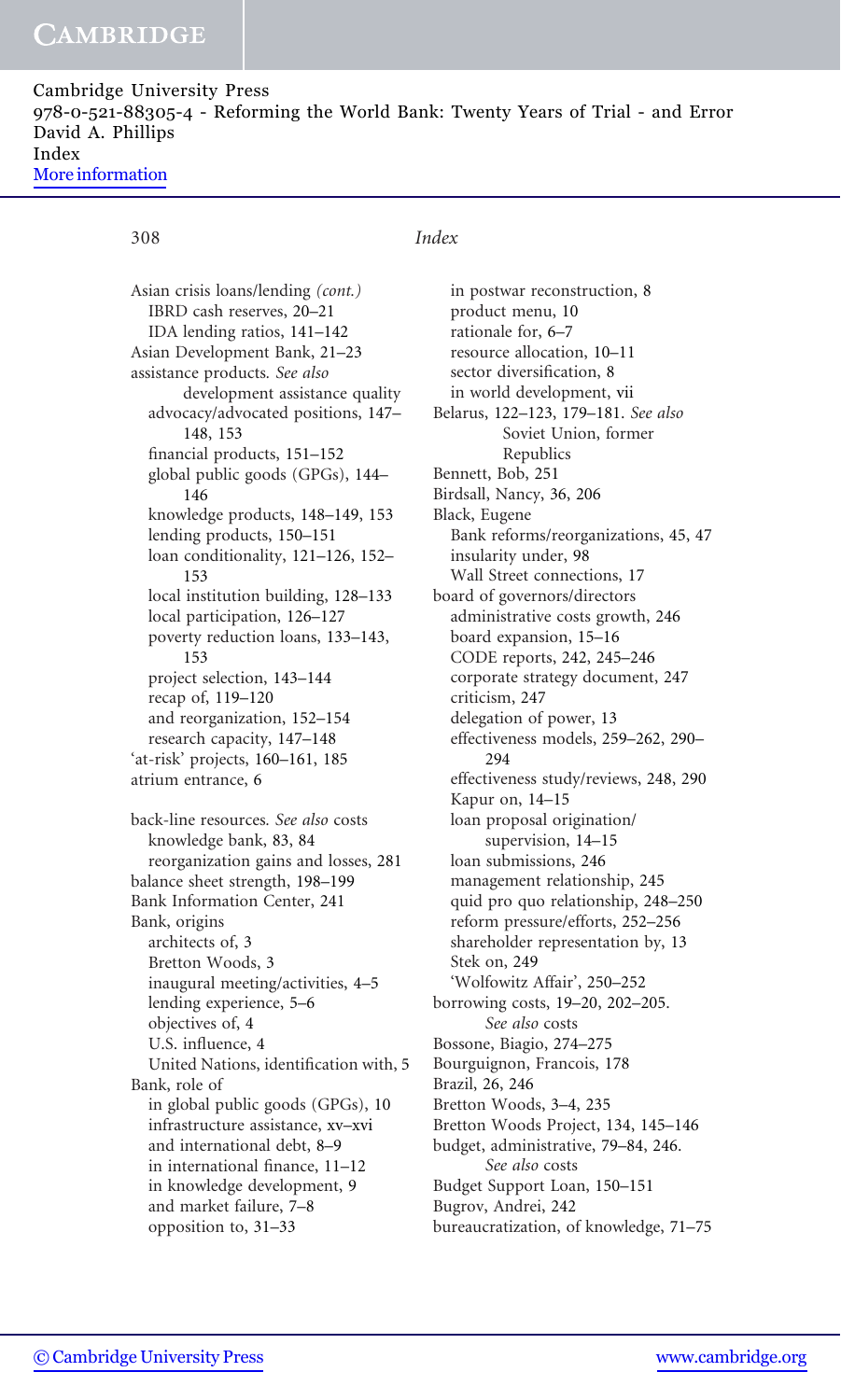| Cambridge University Press |                                                                                 |
|----------------------------|---------------------------------------------------------------------------------|
|                            | 978-0-521-88305-4 - Reforming the World Bank: Twenty Years of Trial - and Error |
| David A. Phillips          |                                                                                 |
| Index                      |                                                                                 |
| More information           |                                                                                 |

Burma, 180 Bush, George W., 181, 236, 278 Cameroon, 20 capacity building. See also assistance products African countries, 129, 130, 183 and institution building, 128–131, 153 Caribbean Development Bank, 21–23 Carter, Jimmy, 234–235 CAS (Country Assistance Strategy), 144 cash reserves, 20–21, 201 CDF (Comprehensive Development Framework), 126–127, 144, 284–285 Champy, James, 188, 299 Charan, Ram, 260 Chernobyl, 181 Chile, 179 China, xii, 27, 203 Clausen, Tom culture/attitudes under, 100 leadership approach, 264–265 overexpansion concerns, 46 and performance improvements, 166 Cleveland, Robyn, 251 Clwyd, Ann, 275 Clymire, Robert, 103 coalitions, anti-Bank. See activist groups/interests Coase, Ronald, 64–65 Collado, Emilio, 14–15 Collier, Paul, 28, 30, 124 Committee on Development Effectiveness (CODE) board relationship, 242 evaluation reports, 182–183, 244 performance assessment process, 185 report posture, 245–246 communist bloc economies, 29–30, 121–124. See also Soviet Union, former Republics complexity. See also governance/ governance structure; matrix management system; 'selectivity' of products

## Index 309

of budgetary systems, 66–67 and capacity building, 130 and change process, 302 effects on clients, 107 of financing, 10–11 and front-line efforts, 281 of information systems, 75–76 of managing directors' role, 266–267 of mission, 143, 146 and organizational culture/ disruption, 98, 103–104, 213 and political endorsement, 217 and processing efficiency, 165–166 and procurement regulations, 105– 106 of projects/programs, 29 reduction of, 158 in rehabilitation loan process, 122– 123 of reporting lines, 62 and simplification goals, 94–95, 104, 169 and Strategic Compact objectives, 96 and strategic reviews, 243 of terminology, 189 and trust fund management, 105 Comprehensive Development Framework (CDF), 126–127, 144, 284–285 Conable, Barber appointment of, 235–236 capital increase under, 19 culture/attitudes under, 100–101 employee morale, 88 leadership approach, 264–265 reforms/reorganizations under, 46– 50, 166 concentration risk, 202–203 conditionality, of loans SAPRI analysis/process, 124–126 and structural adjustment, 121–124, 152–153 Wapenhans report, 121 Wolfensohn's role, 120, 124–127 Wolfowitz on, 136 Consultant Trust Fund (CTF), 214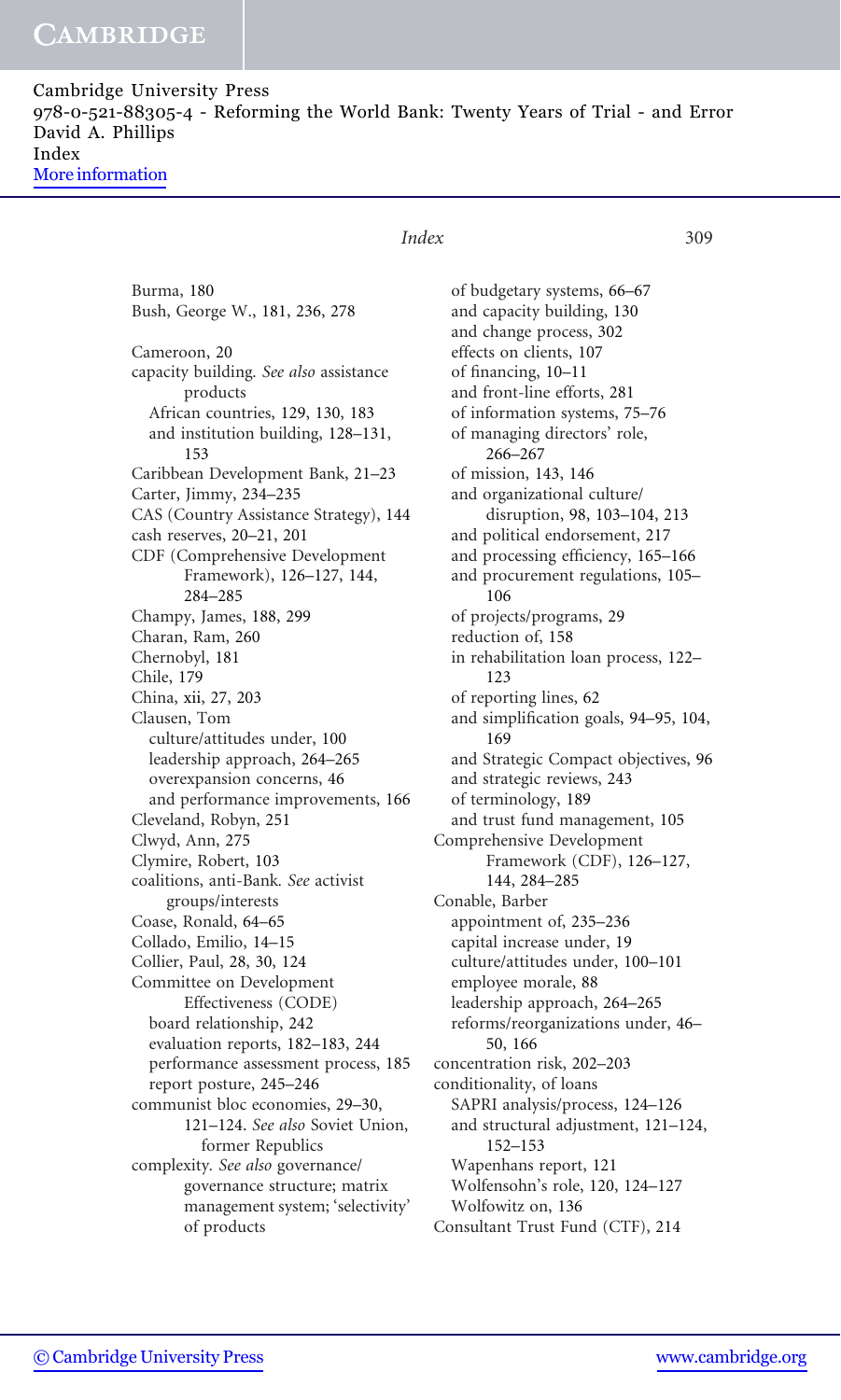Cambridge University Press 978-0-521-88305-4 - Reforming the World Bank: Twenty Years of Trial - and Error David A. Phillips Index [More information](http://www.cambridge.org/9780521883054)

consultants' reports/surveys. See also Wapenhans report Board effectiveness, 248 Bowman Cutter, 46 corporate reengineering, 211–212, 216–217 Cost Effectiveness Review, 53–55 information systems, 75–79 staff surveys, 88 Conthe, Manual, 54–55 'Contract with America', 33–34 corporate governance. See governance/ governance structure corporate strategy and board experience/committees, 240 and financial stability, 209 and governance structure, 290– 294 managing directors' role, 265–266 and pro-poor projects, 141 process/documents, 221–222, 243, 246–247 and skill renewal, 110, 115 corruption/anti-corruption issues bureaucracy, 186 country selectivity, 131 Department of Institutional Integrity (DII), 56–57, 105–106 evaluation infrastructure, 184–185 and institution/capacity building, 153 and Iraq reconstruction, 56 and poor societies, 130–131 'Wolfowitz Affair', 250–252 Cost Effectiveness Review, 53–55 costs. See also back-line resources administrative, 79–84, 196–198, 246– 247 board management of, 246 of borrowing, 19–20, 202–205 corporate governance, 82, 256–258 and effectiveness, xv, 53, 55, 221 fiduciary policies/compliance, 104– 105, 186–187 front-line/backline resources, 79–84, 281

## 310 Index

loans-to-knowledge services shift, 207–208 of networks, 80–81 and profitability, 194–196 of quality control, 184–187 reorganization goals/period, 196–198 shareholder pressure on, 46 to taxpayers, 237 Cote D'Ivoire, 29–30, 201, 203. See also African countries Country Assistance Strategy (CAS), 144 country managers (CMs), 61 country risk, 202–203 critiques, emerging. See also activist groups/interests; Meltzer Commission coalitions, anti-Bank, 31–33 by environmental lobby, 26–27 internal drivers, 37–38 interpretation of, 35–36 of structural adjustment lending, 27– 31 summary discussion, 24–25 crypto-capitalists/socialists, 25 culture/cultural change. See also re-skilling academic qualifications, 101–102 confrontational style, 100 elitism/insularity, 98–100 incentive engineering, 113–114 institutional memory, 116 levels of, 98 mission statements, 102 organizational shape, 108 personality characteristics, 102–103 professionalism/analytic style, 100 re-skilling, 108–113 social science terminology, 102 staff cuts, effects of, 116–118 and U.S. Congress, 97–98 work environment, 103–108 Czech Republic, 123 Danaher, Kevin, 33 Darboub, Juan Jose, 267–268

debt reduction/forgiveness Bank's loan recovery record, 200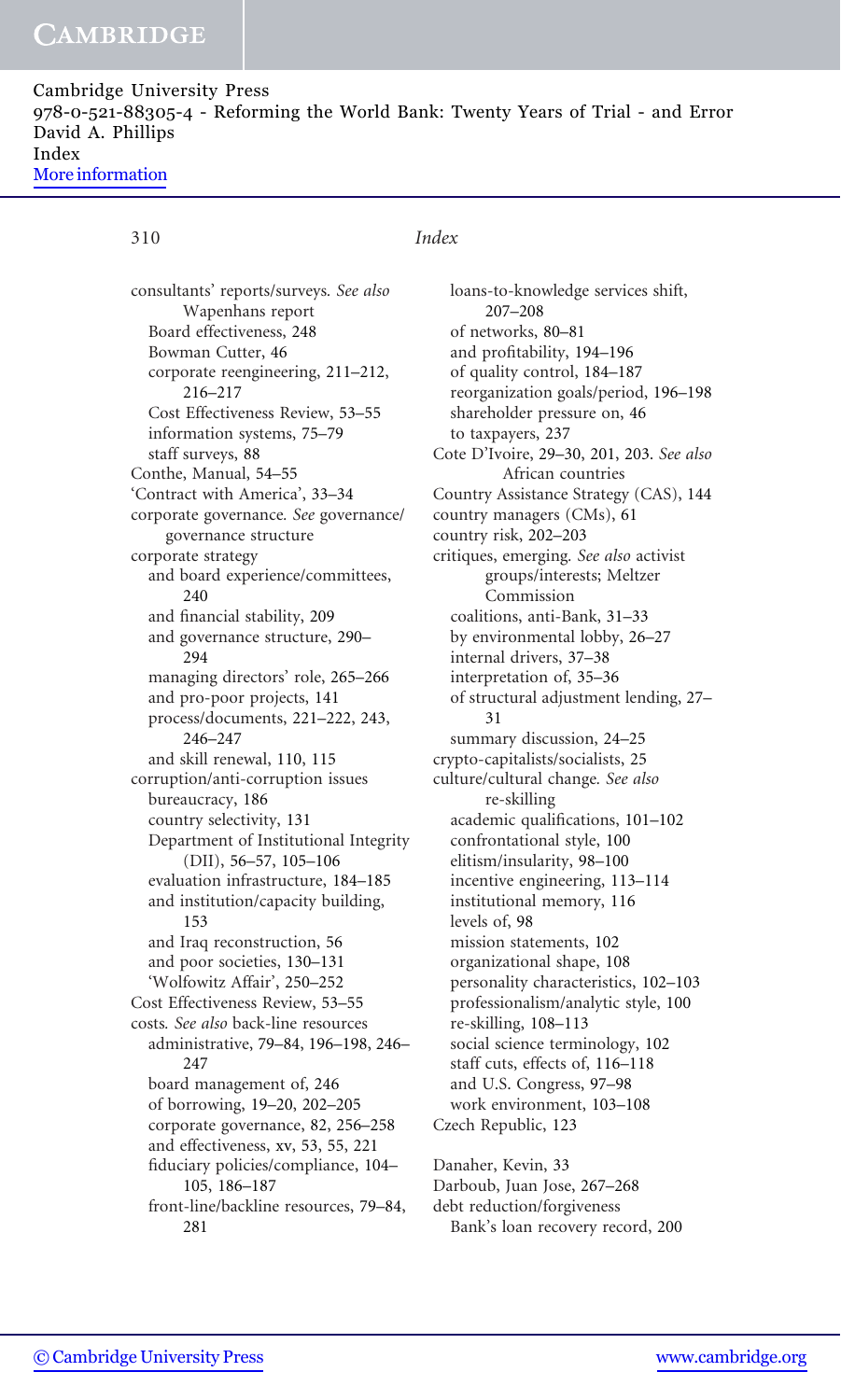Cambridge University Press 978-0-521-88305-4 - Reforming the World Bank: Twenty Years of Trial - and Error David A. Phillips Index [More information](http://www.cambridge.org/9780521883054)

## Index 311

debt reduction/forgiveness (cont.) vs. development programs, 143, 153 HIPC initiatives, 20, 142 MDRI program, 194 decentralization, 63, 282–283 Denning, Steve, 37, 71 Department of Institutional Integrity (DII), 56–57, 105–106, 185, 184–185 Depression (1930s), 12 Desai, Nitin, 139–140 development assistance quality evaluation independence, 182–184 performance evaluation scores, 158–163 incorrect assessment, 173–178 measurement reliability, 168– 173 questions about, 163–168 Wapenhans report, 156–158 political lending, 178–182 product evolution, 155–156 quality control cost of, 184–187 and organizational effectiveness, 186–190 reform of, 190–191 Development Committee, 15 Development Gateway project, 145– 146, 246–247 Development Impact Evaluation Taskforce, 177–178 Development Market Place, 6 DII (Department of Institutional Integrity), 56–57, 105–106, 184– 185 diplomatic status/behavior, 248–250 directors, executive. See board of governors/directors; governance/ governance structure disclosure, 241. See also governance/ governance structure documentation systems, 168–169 Donor's Evaluation Cooperation Group, 184 Dorf, Paul, 114 Drucker, Peter, 93–94

Easterly, Bill, xi–xii, 29 EBRD (European Bank for Reconstruction and Development), 9–10, 21–23 Economic and Sector Work (ESW) reports, 83–84 Economic and Social Council (ECOSOC), 5 economic growth/aid relationship, xii– xiii economic rate of return (ERR), 170–172 Economically and Socially Sustainable Development (ESSD) network, 72–73 effectiveness. See also Committee on Development Effectiveness (CODE); governance/ governance structure; matrix management system; Meltzer Commission; reorganization gains and losses; Strategic Compact; Wapenhans report of aid/economic assistance, x–xi, 179, 212 of board, 15, 248, 254, 255–256, 290 of conditionality, 124 cost, xv, 53, 55, 221 and cultural change, 97–98 in development/development goals, 38, 244–245, 303 of employees/workforce, 48–49 of financing relationship, 150–151 of governance, 259–262 of information systems, 79 and institution building, 131–133 of knowledge networks, 73 of large-scale lending, 143 and leadership, 268–270 organizational/corporate, 25, 64–65, 187–191, 227–229, 238, 278– 279 and public organizations, 210, 217 of reform, xvi of regional development banks, 23 shareholder pressure on, 46 Wolfensohn on, 52–53, 91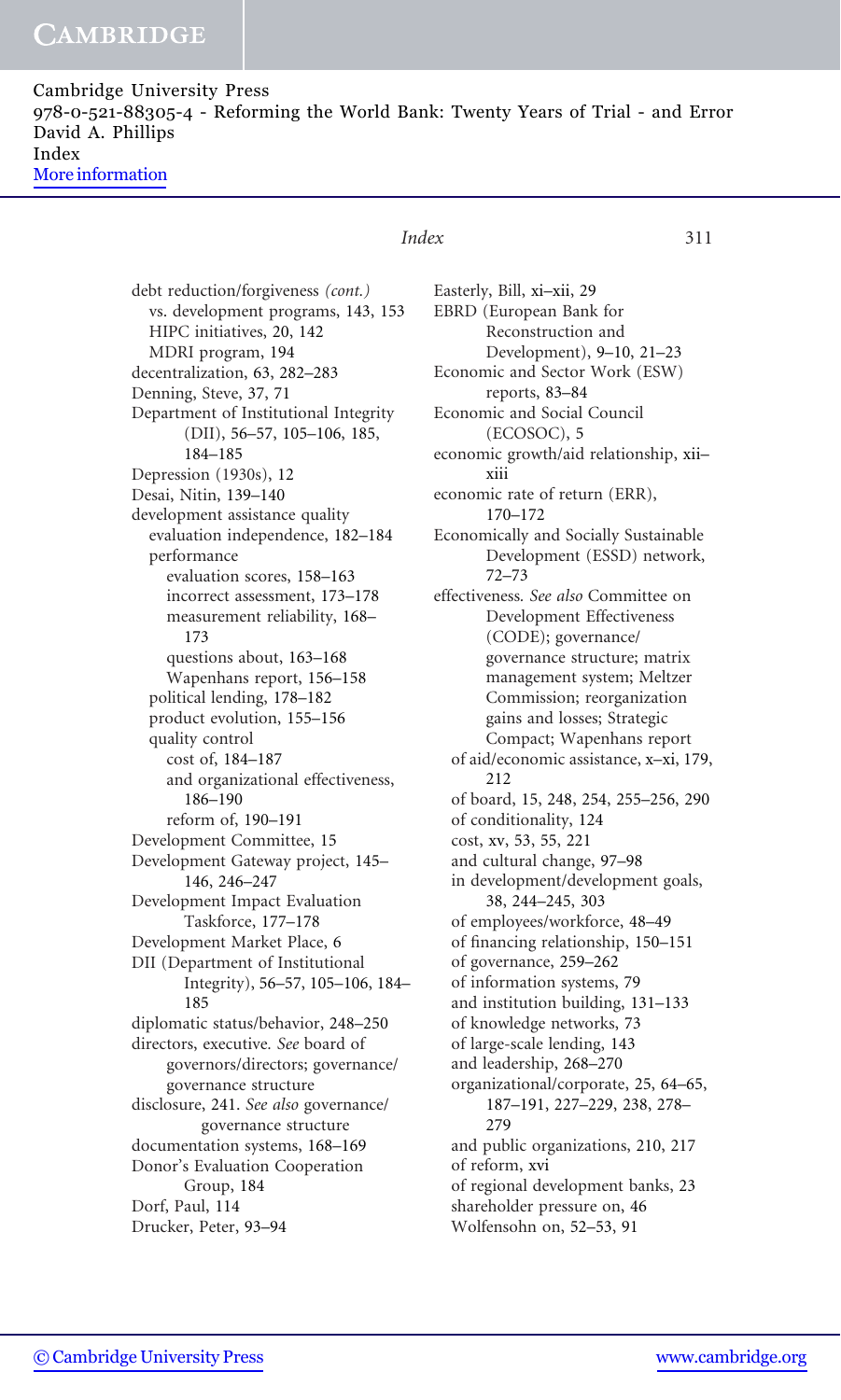Cambridge University Press 978-0-521-88305-4 - Reforming the World Bank: Twenty Years of Trial - and Error David A. Phillips Index [More information](http://www.cambridge.org/9780521883054)

Einhorn, Jessica, 143, 146 Employee Attitude Surveys, U.S. Federal, 87–88 employee opinion, 87–93 Environmental Defense Fund, 26 environmental lobby, 26–27 ERR (economic rate of return), 170– 172 ESSD (Economically and Socially Sustainable Development) network, 72–73 ESW (Economic and Sector Work) reports, 83–84 European Bank for Reconstruction and Development (EBRD), 9–10, 21–23 Executive Directors. See Board of Governors/Directors expenditures, operational. See costs Fidler, Stephen, 89, 91, 271 'Fifty Years is Enough Campaign', 31– 32. See also activist groups/ interests financial protection, 20, 21, 199–202, 206–207 Financial Sector (FIN) network, 72–73 financial stability, 305 financial structure/edifice borrowing costs, 19–20 capital increases, 18–19 capital structure design, 17–18 cash reserves, 20–21 credit rating, 18 guarantee vs. loan focus, 17 market, influence on, 21 protection, layers of, 20 and reorganizations, 21 Wall Street connections, 16–17 financial sustainability. See also International Bank for Reconstruction and Development (IBRD) 'at-risk' projects, 160 board questions, 247 institutional development/building, 161–162, 284

## 312 Index

knowledge generation, 10–11 lender confidence, 202 of lending instruments, 160–161 performance results, 163–164 in reorganization period, 192–194 and war zones, 181–182 fixed spread loans (FSL), 151 foreign aid, 102, 126–127, 236–237, 303–305 front-line services, cost of, 79–84, 281 Gaebler, Ted, 218 Garcia, Valeriano, 69 Gateway project. See Development Gateway project Gavin, M., 200 geographic decentralization, 63 Georgia, 29–30, 179–180. See also Soviet Union, former Republics Global Environmental Facility, 183 Global Environmental Fund, 27 globalization, ix global public goods (GPGs), 7, 10, 144– 146 Goldstein, Jeffrey, 219, 265–267 Good-/poor-policy countries, xii–xiii, xiv, 28, 133 governance/governance structure activist groups/interests, 13–14, 232 association vs. agency model, 12 and Bank/IFC corporate merger, 86– 87 clients' interests, 14 cost of, 82, 256–258 Development Committee, 15 governors/directors control, 238– 241 IBRD distribution, 231–233 influences on, 12 information symmetry/flow, 241– 245 lenders, 232 loan proposal origination/ supervision, 14–15 location of directors, 297–298 multiple interests/objectives, 12–13 political interference, 300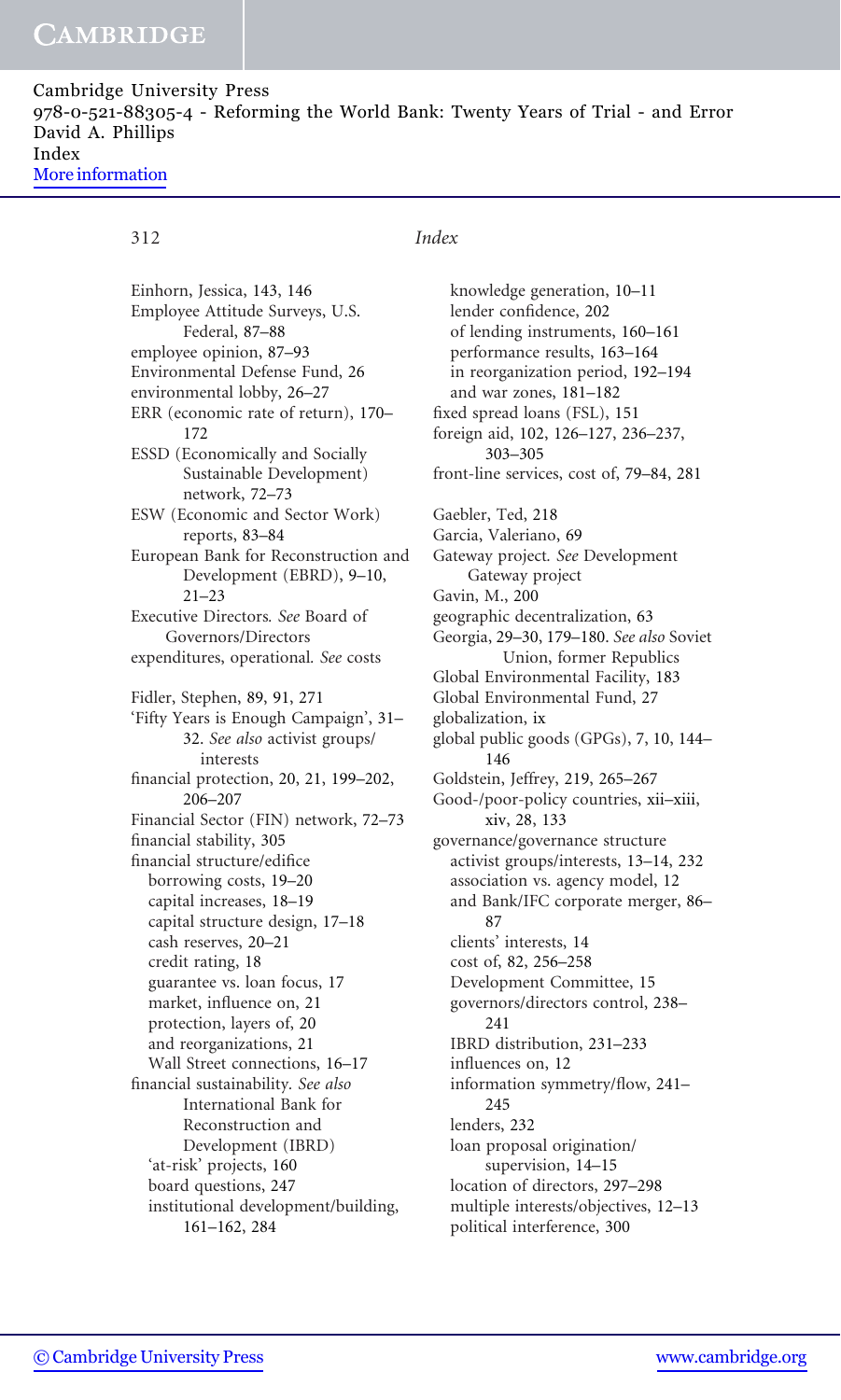Cambridge University Press 978-0-521-88305-4 - Reforming the World Bank: Twenty Years of Trial - and Error David A. Phillips Index [More information](http://www.cambridge.org/9780521883054)

## Index 313

governance/governance structure (cont.) reform/reform gains, 290–294, 298– 300 reorganization, failure of, 222–223, 227–229, 288–289 shareholder accountability, 301 shareholder representation, 13, 231– 232 U.S. role, 233–238 voting/shareholding, 15–16 work/tasks of, 294 Government Accountability Project, 251–252 governors, board of. See board of governors/directors; governance/ governance structure GPGs (global public goods), 7, 10, 144– 146 gradualism, 30–31 Guyana, 200. See also African countries Gwin, Catherine, 233–234 Haiti, 200 Hammer, Michael corporate re-engineering, 188, 210, 216, 302 and NPR, 93–94 oversight activities, 258 performance results, 77–78, 164 quality control/responsibility, 190, 299 HD (Human Development) network, 72–73 Heavily Indebted Poor Countries (HIPC) initiatives Board support, 246–247 debt reduction/forgiveness, 20, 142 debt relief papers, 83–84 social investment programs, 133–134 Helms, Jesse, 235 Herfkens, Evelyn, 98 Holland, Robert, 253 Human Development (HD) network, 72–73 human resources restructuring. See culture/cultural change; re-skilling Husain, Shahid, 264–265

IADB (Inter-American Development Bank), 17, 21–23 IBRD. See International Bank for Reconstruction and Development (IBRD) IDA. See International Development Association (IDA) IFC (International Finance Corporation), 9, 21, 84–87 IFIAC (International Financial Institutions Advisory Commission), 33–34 incentive engineering, 113–114 Independent Evaluation Group (IEG), 159–161, 169, 182, 184–187 India, xii, 26 Indonesia, 26, 183 information systems, 75–79, 282 Inspection Panel, 26, 184–185, 187– 188 institutional memory, 116 Inter-American Development Bank (IADB), 17, 21–23 Internal Audit Department/Group, 185 internal market system. See also organizational restructuring achievements vs. mistakes, 211–212 client responsiveness, 70 and knowledge products/sharing, 71, 74–75, 281–282 leadership/management decisions, 288 and matrix system, 58, 60, 64–67 International Bank for Reconstruction and Development (IBRD) architects of, 3 assets/liabilities, 198–199 capital increases, 18–19 capital structure design, 17–18 cash reserves of, 20–21 credit rating, 18 financial profitability, 194–196 guarantee vs. loan focus, 17 inaugural meeting/activities, 4–5 influence of, 21 lender/bondholder confidence, 202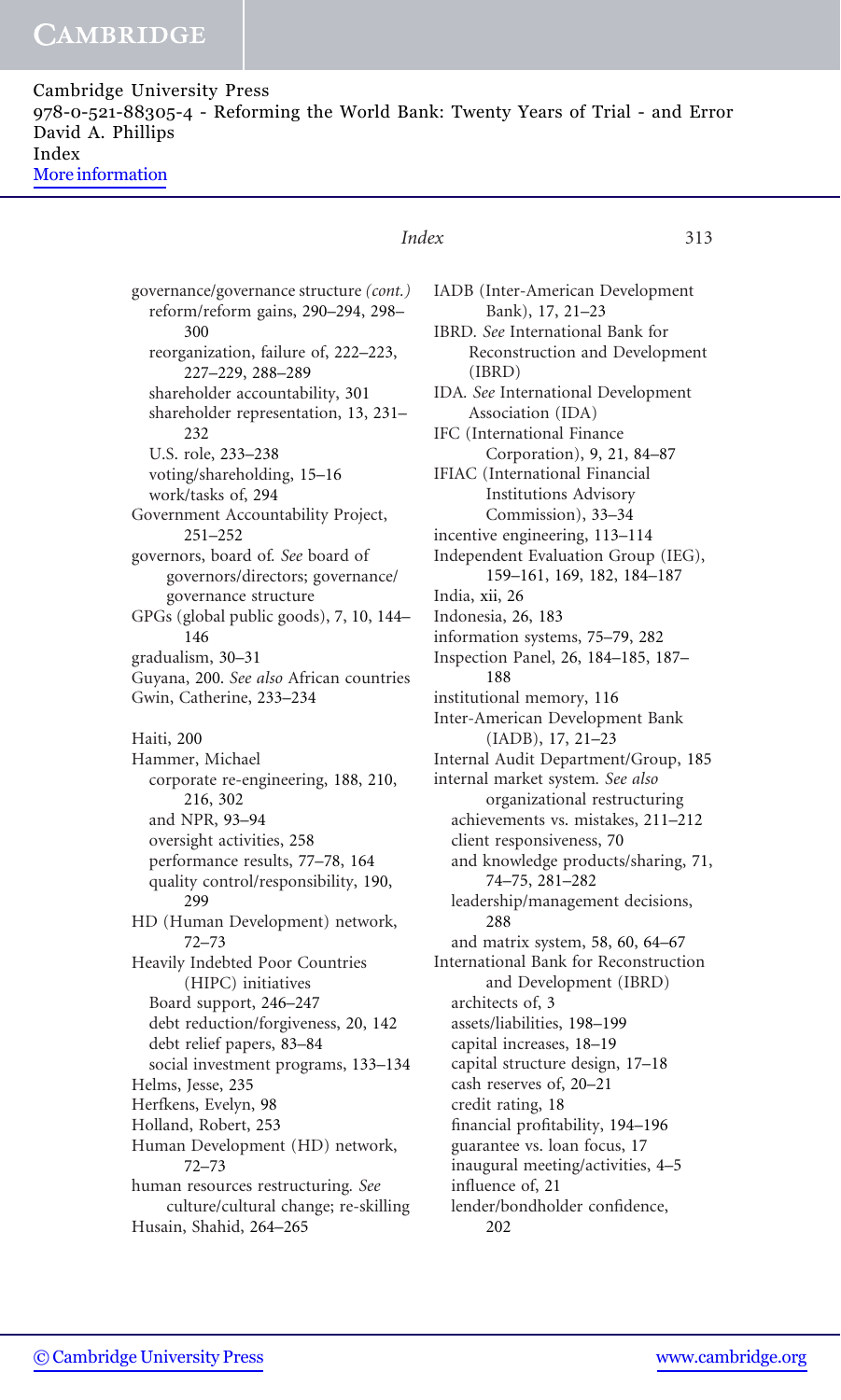Cambridge University Press 978-0-521-88305-4 - Reforming the World Bank: Twenty Years of Trial - and Error David A. Phillips Index [More information](http://www.cambridge.org/9780521883054)

International Bank for Reconstruction (cont.) lending declines, 192–194 lending experience, 5–6 objectives of, 4 origins of, 3 overhead costs, 196–198 protection, layers of, 20 reorganization (1952), 45 sister organizations of, 21–23 transparency, 24–25 U.S. design influence, 4 United Nations, identification with, 5 International Development Association (IDA) as IBRD offshoot, 21 infrastructure/industry financing, 8 lending experience, 5–6 loan forgiveness, 20 loans, value of, 5 replenishment cycle, 18 and the UN, 18 International Finance Corporation (IFC), 9, 21, 84–87 International Financial Institutions Advisory Commission (IFIAC), 33–34 International Monetary Fund (IMF) and Bretton Woods, 3–4 influence of, 21 Interim Committee, 15 managing director selection, 236 structural adjustment lending, 27 Iraq war/reconstruction, 56, 181–182, 236, 238, 304 issue advocacy, 147–148 Jaycox, Kim, 48, 264–265 Kaji, Gautam, 264–265 Kanbur, Ravi, 36 Kapur, Devesh board quality, 14–15 'elitist' label/attitudes, 98 'failure' responsibility, 290 global public goods (GPGs), 145

## 314 Index

information symmetry/flows, 242 product selection, 143 staff morale, 100 Kenya, 30, 174–175. See also African countries Keynes, John Maynard, 3, 4 Knapp, Burke, 28, 30, 136 Knowledge Bank announcement of, 9, 71–75 assistance products, 119, 148–149, 153 front-line services/backline resources, 83, 84 knowledge products/projects front-line/back-line costs, 79–84 heavily indebted countries, 174–175 institution-building, 207–208 key product changes, 284 vs. lending, 148–149 quality of, 164–165 Koch-Weser, Caio, 236 Kohler, Horst, 236 Kotter, John, 55, 96, 210 Krueger, Anne, 47, 100 Kyrgyzstan, xii. See also Soviet Union, former Republics Latin American debt crisis, 235, 238 leadership approach, 265 characterization/types of, 268–270

departures, 267 and lieutenants, 263–265 management committee responsibilities, 266–267 organization chart, 267 outside experts, 265 presidents' approaches to, 264–265 reallocation of, 265–266 selection of, 274, 278–279 of Wolfensohn, 270–272 of Wolfowitz, 272–274 of Zoellick, 278 Learning and Innovation Loans (LILs), 160–161, 165–166 lending products, 150–151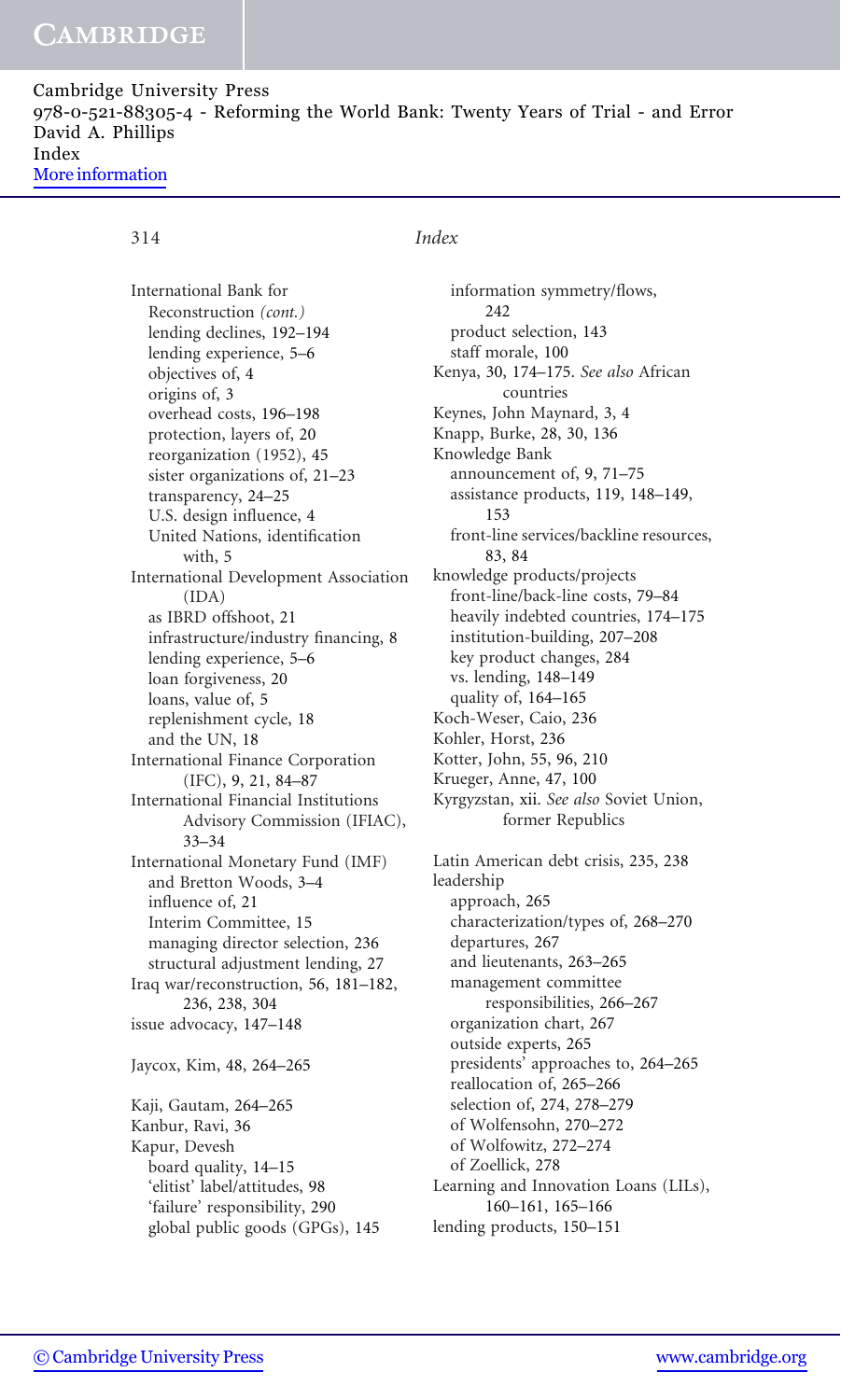| Cambridge University Press                                                      |  |
|---------------------------------------------------------------------------------|--|
| 978-0-521-88305-4 - Reforming the World Bank: Twenty Years of Trial - and Error |  |
| David A. Phillips                                                               |  |
| Index                                                                           |  |
| More information                                                                |  |

## Lerrick, Adam, 156, 182 Liberia, 201. See also African countries loan conditionality SAPRI analysis/process, 124–126 and structural adjustment, 121–124, 152–153 Wapenhans report, 121 Wolfensohn's role, 120, 124–127 Wolfowitz on, 136 loan repayment, government guarantee of, 20 loans-for-reform, 119–120, 136, 152– 153. See also aid-for-reform Lomax, Rachel, 264–265 M&E (monitoring and evaluation) performance indicators, 170– 171 Macarthur, John, 60, 145–146 Maccoby, Michael, 272 Malawi, 129. See also African countries Mallaby, Sebastian, 272 management structure, 67–69. See also organizational restructuring matrix management system, 59–64, 69– 71, 213. See also organizational restructuring Mauritius, 175 McCain, John, 181 McCloy, John, 4–5, 14–15, 17 McElroy, Mark W., 74 McNamara, Robert advocacy/advocated positions, 147– 148 Bank reorganization (1972), 45 cash reserves under, 20–21 culture/attitudes under, 99–100 dissatisfaction with Bank, 25 information symmetry/flows, 242– 243 leadership approach, 264–265, 269– 270 lending expansion, 11, 33–34, 166, 234–235 poverty reduction objective, 137–, 138 redistributional assistance, 8

### Index 315

tenure characterization, 65–66 MDBs (multilateral development banks), 21–23, 85, 150, 213–214, 252–253 MDRI (Multilateral Debt Reduction Initiative), 20, 142, 194 Meltzer, Alan, 33–35 Meltzer Commission on Bank's performance results, 163– 164 and Contract with America, 33–35 on costs to U.S. taxpayers, 237 evaluation independence, 182 on financial protection, 205–207 and Mobilization for Global Justice, 35–36 Republican sponsorship of, 25 transparency, calls for, 241 merger, Bank/IFC, 84–87 Meyer, Eugene public interest experience, 277 resignation of, 14–15 Wall Street connections, 4–5, 17 Millennium Development Goals, 24, 115, 213–214 Mintzberg, Henry, 269 Mobilization for Global Justice, 31–32, 35–36 Moldova, xii. See also Soviet Union former Republics monitoring and evaluation (M&E) performance indicators, 170– 171 Monterrey Conference on Finance and Development (2002), xii, 31 Morse commission, 26 Mozambique, xii Muir, R., 228 multi-currency pool loan, 151 Multilateral Debt Reduction Initiative (MDRI), 20, 142, 194 multilateral development banks (MDBs), 21–23, 85, 150, 213– 214, 252–253 Myers–Briggs personality typing, 102– 103 Myrdal, Gunnar, 7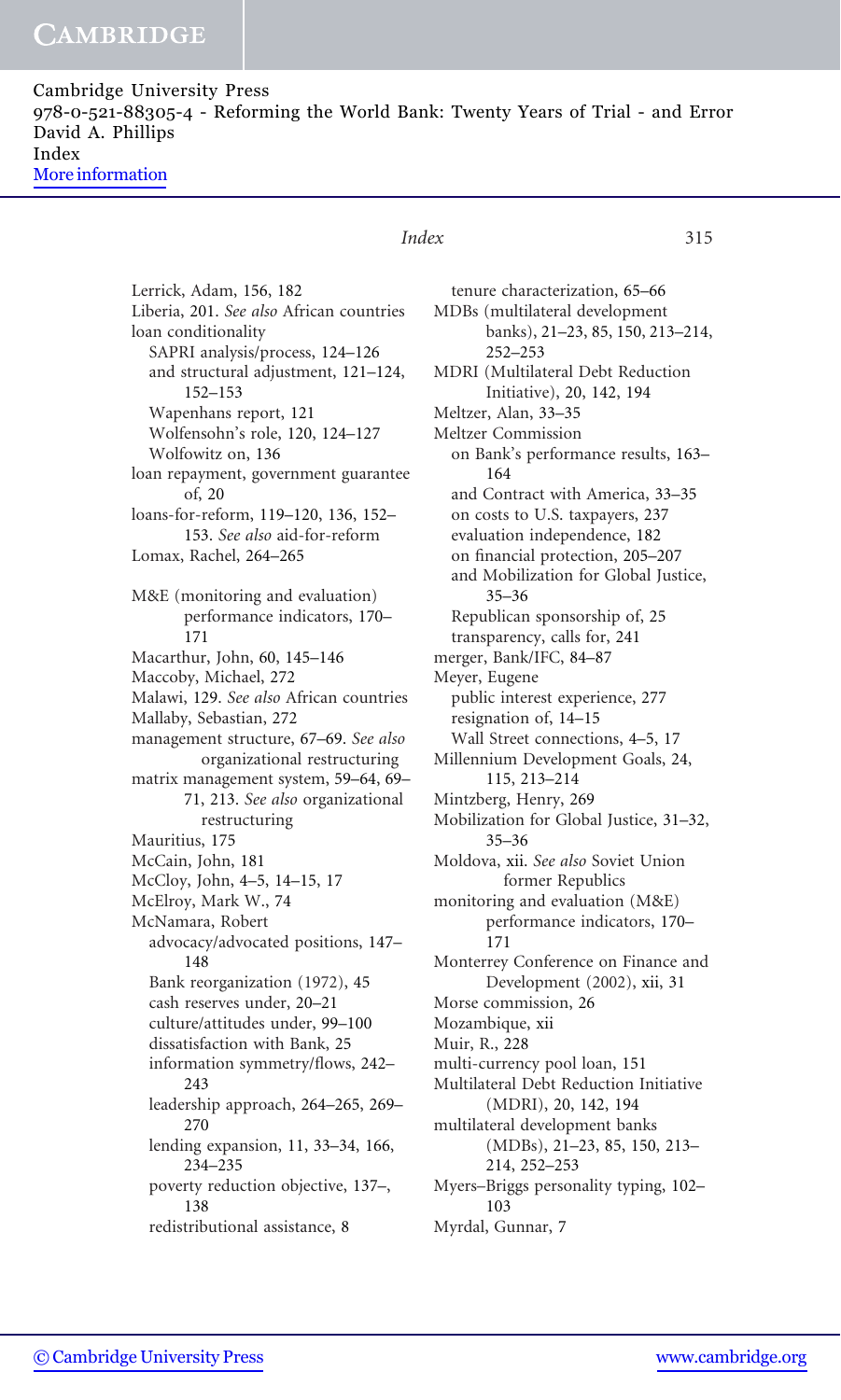Cambridge University Press 978-0-521-88305-4 - Reforming the World Bank: Twenty Years of Trial - and Error David A. Phillips Index [More information](http://www.cambridge.org/9780521883054)

Naim, Moises, 28, 128, 241–242, 252 Narmada (Sardar Sarovar) dam, 26 National Performance Review (NPR), 93–94, 218 nationality quotas, 108 Natsios, Andrew S., 140 Nepal, 27 networks achievements vs. mistakes, 211–212 centralization of, 283 cost of, 80–81 formation of, 71–75 knowledge service production, 284 value of, 281–282 NGOs (non-government organizations), 13–14, 126–127, 232, 241 Nicaragua, 200 Nixon, Richard, 234–235 non-government organizations (NGOs), 13–14, 126–127, 232, 241 NPR (National Performance Review), 93–94, 218 OECD (Organisation for Economic Co-operation and Development), 12 OED. See Operations Evaluation Department (OED) O'Leary, Terrie, 107, 271 O'Neill, Paul, 237 operational expenditures. See costs operational independence, 20–21 operational policy group (OPCS), 184– 185 Operations Evaluation Department (OED) complexity of projects, 169 credibility of, 163–164 and ERR ratings, 172 establishment of, 45 evaluation independence, 182–184 governance/governance structure, 252–253, 258 and PRSPs, 135–136 quality evaluations, 174, 185

## 316 Index

opposition, anti-Bank. See activist groups/interests; critiques, emerging Organisation for Economic Co-operation and Development (OECD), 12 organizational culture. See culture/ cultural change organizational effectiveness. See effectiveness organizational restructuring. See reorganization/reform Osborne, David, 218 overhead costs/expenditures. See costs personality typing, 102–103 Peru, 200–202 pessimism. See aid-pessimism Philippines, 179 Picciotto, Bob, 183 PNAC (Project for the New American Century), 273 Poland, xii, 29–30 policies. See good-/poor-policy countries political lending, 178–182 Polonoroeste project, 26, 246 poor-policy countries. See good/poorpolicy countries postwar foreign policy, ix poverty/poverty reduction, xi, 24–25, 36, 111–112 Poverty Reduction and Economic Management (PREM) network, 72–73 poverty reduction loans, 133–143, 153 Poverty Reduction Strategy Papers (PRSPs), 133–136, 144, 284–285 Poverty Reduction Support Credits (PRSCs), 133–136, 160–161 Preston, Lew appointment of, 236 employee morale, 88 leadership approach, 264–265 and outside disapproval, 37–38 poverty reduction objective, 137 reforms under, 49–50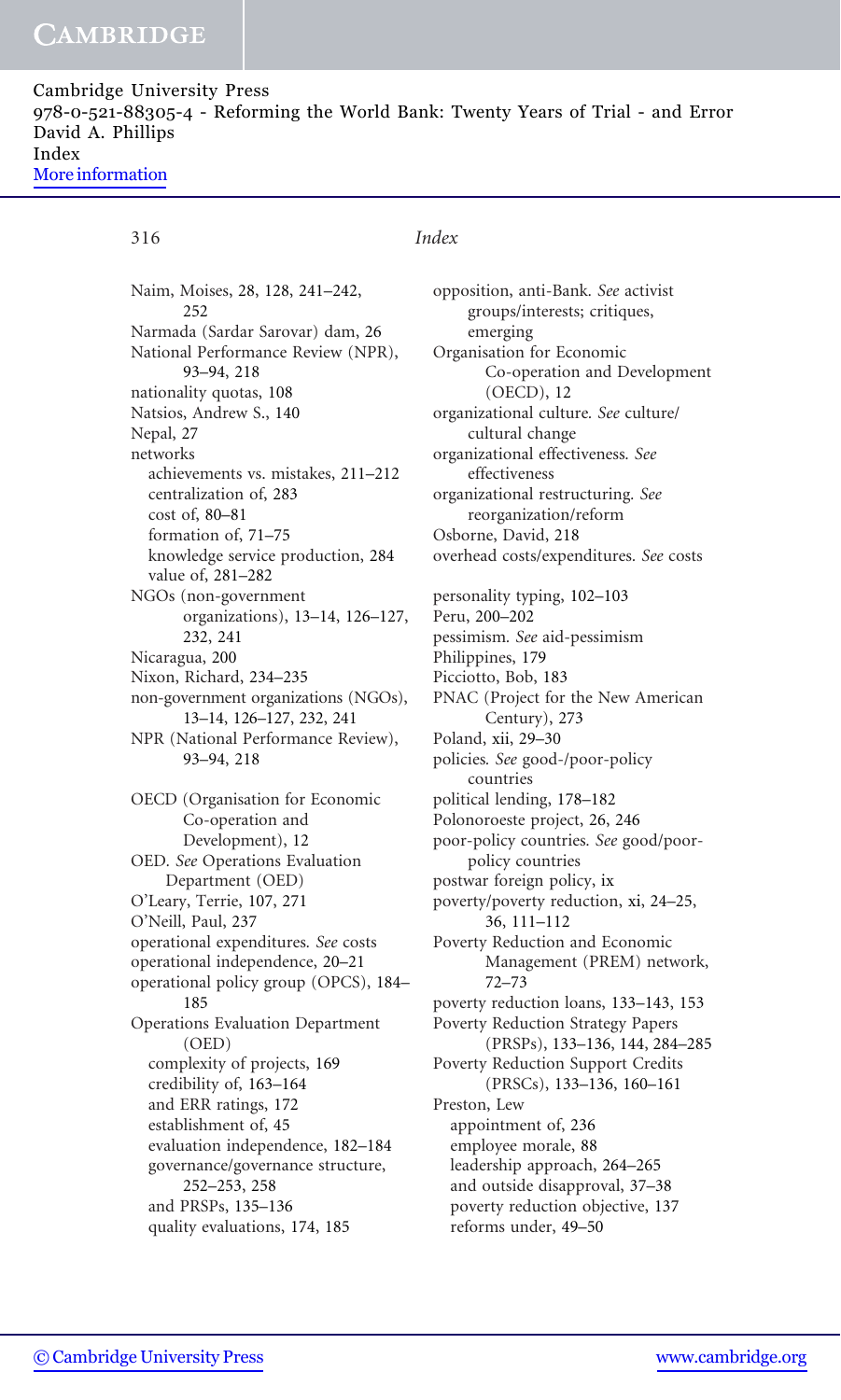| Cambridge University Press                                                      |  |
|---------------------------------------------------------------------------------|--|
| 978-0-521-88305-4 - Reforming the World Bank: Twenty Years of Trial - and Error |  |
| David A. Phillips                                                               |  |
| Index                                                                           |  |
| More information                                                                |  |
|                                                                                 |  |

Princeton Survey Research Associates, 24–25 Private Sector and Infrastructure (PSI) network, 72–73 pro-poor lending, 136–143, 283–284 processing efficiency, 165–166 product menu. See assistance products Project for the New American Century (PNAC), 273 project life span, 166 projects-at-risk, 160–161, 185 protection, financial, 20, 21, 199–202, 206–207 PRSCs (Poverty Reduction Support Credits), 133–136, 160–161 PRSPs (Poverty Reduction Strategy Papers), 133–136, 144, 284–285 Prusak, Gary, 211–212, 216 public goods. See global public goods  $(GPGs)$ public organization effectiveness, 217– 219. See also effectiveness public relations, 102 public sector consultancy, 149 public sector employees, 87–88 public sector financing insolvency protection, 20 negative pledge requirements, 200 and neoconservatives, 25, 218 and private sector, 25, 176 rationale for, 7–8 and Reagan administration, 33–34 and transitional economies, 9–10 public sector governance, 170–171, 261, 267. See also governance/ governance structure public sector reform, 93–94, 141, 170. See also Wapenhans report Quality Assurance Group (QAG) assessment types, 168 on monitoring and evaluation focus, 189 performance assessment/

## improvement, 159–161, 185 project processing, 95 staffing, 185

### Index 317

sunset provision, 186 quality infrastructure, 185 quotas, 31, 108 Qureshi, Moeen, 265–266 Ramphele, Mamphela departure of, 267 Development Gateway project, 145– 146 management committee, 219 managing director selection, 265 responsibilities, 266–267 re-skilling client surveys/complaints, 112–113 older staff, 111 restructuring problems, 114 staff cuts/headcount, 108–110, 114 strategic staffing, 111–112, 114–116 Vitality Curve, 110–111 Wapenhans report, 109–110 Reagan, Ronald and global welfare, 33–34 neoconservative interests, 25 opposition to Bank, 19, 234–235 public organization effectiveness, 218 structural adjustment lending, 27 redundancy achievements vs. mistakes, 211–212 and batch recruitment, 111 and budgetary blame, 77 under Conable, 47 and development assistance, 114 and family values, 117 and information systems, 282 investment in, 198–199 under McNamara, 65–66 and political lending, 114 restructuring fund, 39, 97 severance packages, 110 and Strategic Compact, 192 Vitality Curve, 110–111 Wapenhans report, 110 under Wolfensohn, 52–53 Reed, John, 260 regional development banks. See multilateral development banks (MDBs)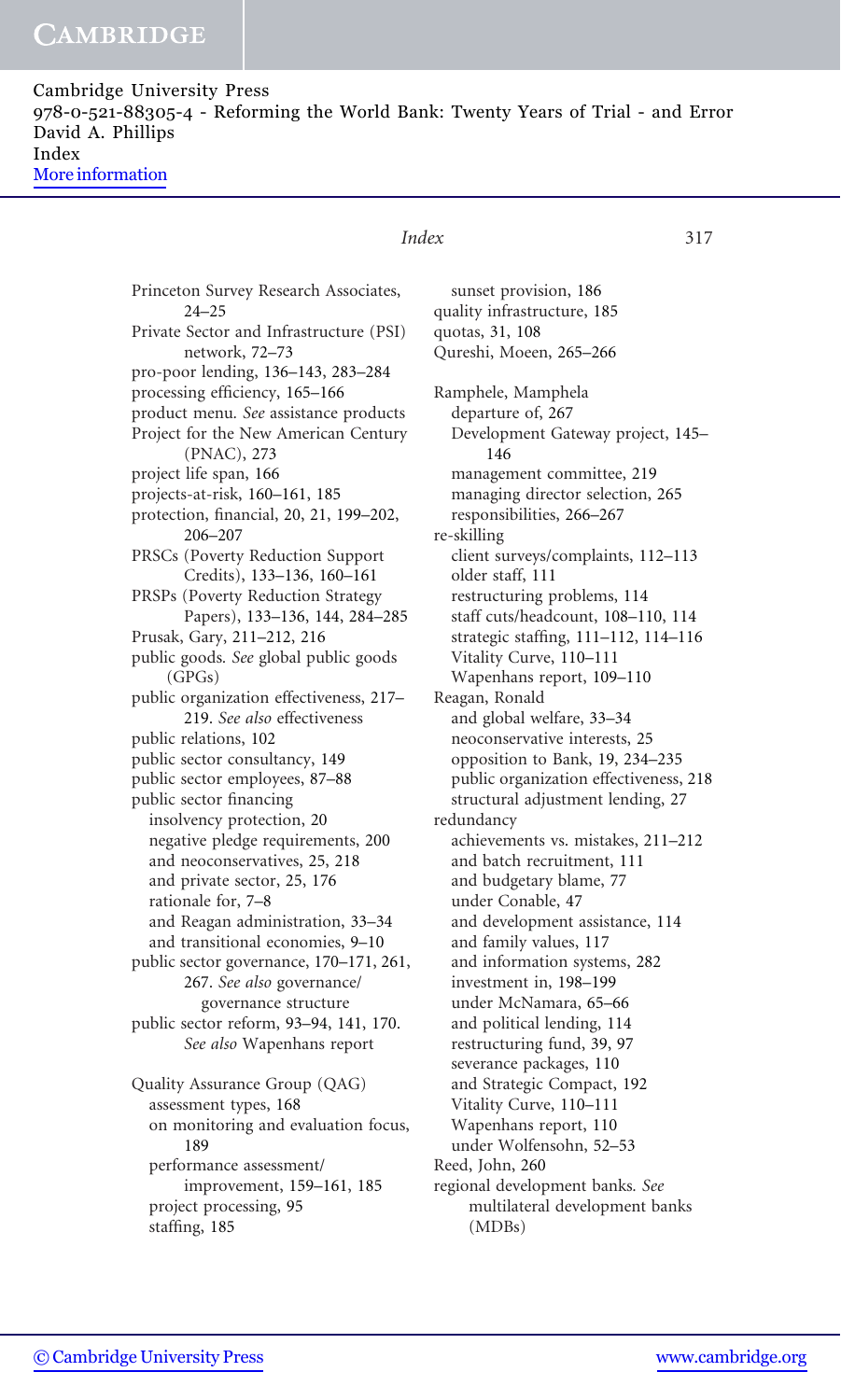Cambridge University Press 978-0-521-88305-4 - Reforming the World Bank: Twenty Years of Trial - and Error David A. Phillips Index [More information](http://www.cambridge.org/9780521883054)

## 318 Index

Regional Integrated Development Projects (RIDPs), 156–157 Rehabilitation Loan, 122–123 'Reinventing Government' initiative, 218 reorganization, failure of. See also governance/governance structure aid-for-development effectiveness, 212 corporate reengineering, 210 and development assistance, vii–viii, ix, x lessons of, 301–303 management fads/unworkable ideas, 215–217 management/staff, 212–215, 219– 222, 287–288 mistakes/flawed process, 211–212, 287, 289–290 participatory projects, 284–285 public organization effectiveness, 217–219 reorganization, financing of assets/liabilities, 198–199 financial profitability, 194–196 financial protections, 199–202 knowledge services/institution building, 207–208 lending declines, 192–194 overhead costs, 196–198 political agendas, 205–207 pressures during, 192 risks/stress test, 202–203 stability, implications of, 209 worst case/doomsday scenario, 203– 205, 238 reorganization gains and losses decentralization, 282–283 development advocacy, 285 front line/backline resources, 281 information systems, 282 knowledge bank, 281–282 knowledge products, 284 participatory products, 284–285 pro-poor projects, 283–284 skill restructuring, 286–287

structural changes, 280–281 reorganization/reform. See also culture/ cultural change; re-skilling Bank/IFC corporate merger, 84–87 under Conable, 46–50 derailment of, 52–55 early changes (1950s–1980s), 45–47 employee verdict/opinion, 87–93 end of, 94–96 front-line/back-line resources, 79–84 and governance, 227–229 internal market system, 64–67 knowledge/networks, 71–75 management matrix, 59–64, 69–71 management structure, 67–69 new information systems, 75–79 and re-engineering elsewhere, 93–94 Strategic Compact, 38–41, 55–57 under Wolfensohn, 50–52 under Wolfowitz, 55–57 research capacity, 147–148 Rice, Condoleezza, 181 Rich, Bruce, 26, 244 Ricks, Thomas, 273 RIDPs (Regional Integrated Development Projects), 156– 157 Rischard, Jean Francois, 71, 72 Ritzen, Josef, 253 River Blindness, 6 Riza, Shaha, 250–252 Rodrik, D. A., 128, 133, 200 Rogoff, Kenneth, 30–31 Ruckus Society, 32. See also activist groups/interests Russia, 179–180, 183. See also Soviet Union former Republics Ryrie, William, 85 Saba, J., 228 Sachs, Jeffery, xiv–xv, 273 Salop, Joanne, 155–156 Sandstrom, Sven, 265, 267 SAPRI (Structural Adjustment Participatory Review Initiative), 124–126. See also activist groups/interests; conditionality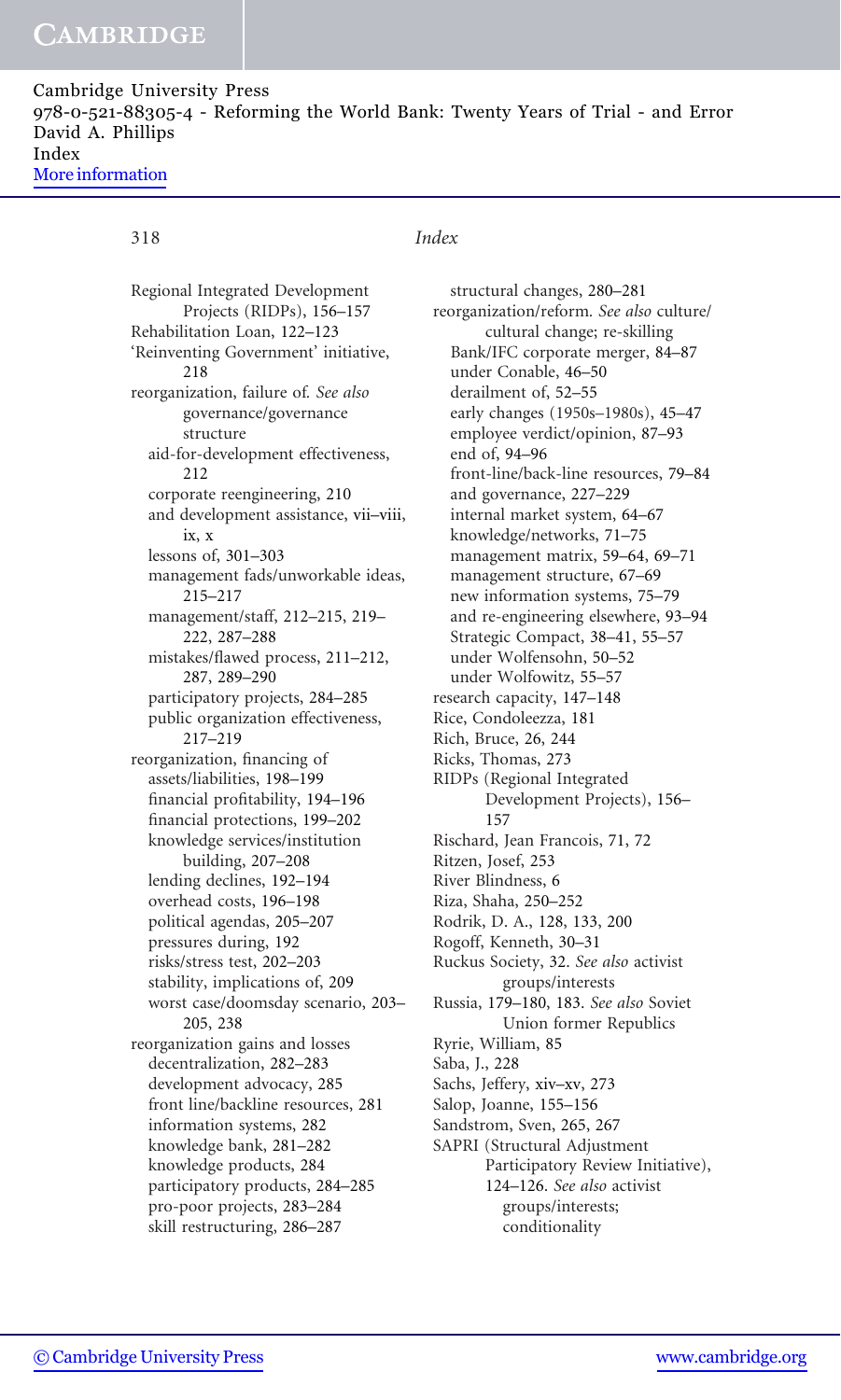Cambridge University Press 978-0-521-88305-4 - Reforming the World Bank: Twenty Years of Trial - and Error David A. Phillips Index [More information](http://www.cambridge.org/9780521883054)

## Index 319

Sardar Sarovar (Narmada) dam, 26 Saxton, Jim, 237 Scandizzo, Pasquale, 100, 107, 233 'selectivity' of products, 143, 145, 146, 152–153 September 11, 2001, 92, 206 Shafik, Nemat, 86 Shapiro, Eileen, 216–217 Short, Clare, 91, 212, 271, 275 skill renewal. See re-skilling Smith, Roger, 260 social science terminology, 102 Sovereign Wealth Funds, 305 Soviet Union, former Republics adjustment lending to, 121–124 corporate governance regulations, 129–130 EBRD establishment, 190 political lending, 179–181 private financial markets, 175 specialist managers (SMs), 61 staffing/overstaffing, 34–35 Stanton, William, 48 Stek, Pieter, 182–183, 249 Stern, Ernie, 78, 187–188, 264–266 Stern, Nicholas, xiv–xv stewardship. See governance/ governance structure Stiglitz, Joseph, 30–31 Stockman, David, 234–235 Strategic Compact administrative budget, 79–84, 246–247 and assistance products, 119 and Bank/IFC corporate merger, 84–87 delay reduction objective, 96 derailment of, 52–55 development assistance quality, 155–156 financial product diversification, 151–152 financing pressures, 192 governance, 222–223, 227–228 human resources restructuring, 97 IBRD lending declines, 192–194 leaders/lieutenants, 263–265 purpose of, 38–41

reorganization failure, 213 skill restructuring, 116 staff cuts/headcount, 114 strategic staffing, 213 strategy process, 219–222 structural adjustment lending and loan conditionality, 121–124 opposition to, 25, 27–31 and product reorganization, 152– 153, 283–284 PRSCs, 133–136, 160–161 SAPRI, 124–125 shift from, 9 Structural Adjustment Participatory Review Initiative (SAPRI), 124– 126. See also activist groups/ interests; conditionality of loans Summers, Larry, 135 sustainability. See financial sustainability Syria, 180 Taft, Robert A., 17 Tajikistan, 179–180. See also Soviet Union former Republics terrorist attacks/terrorism, 92, 144 Three Gorges dam, 27 Toure reports, 253–254 transparency, calls for, 241. See also governance/governance structure Turkmenistan, 179–180. See also Soviet Union, former Republics U.S. Federal Employee Attitude Surveys, 87–88 Uganda, xii. See also African countries Ukraine, 179–180. See also Soviet Union former Republics

United Nations, 185, 201–202

Urquhart, Brian, 35, 99

Uzbekistan, 179–180. See also Soviet Union former Republics

variable spread loans (VSL), 151 Vietnam, 179

reform after, 55–57